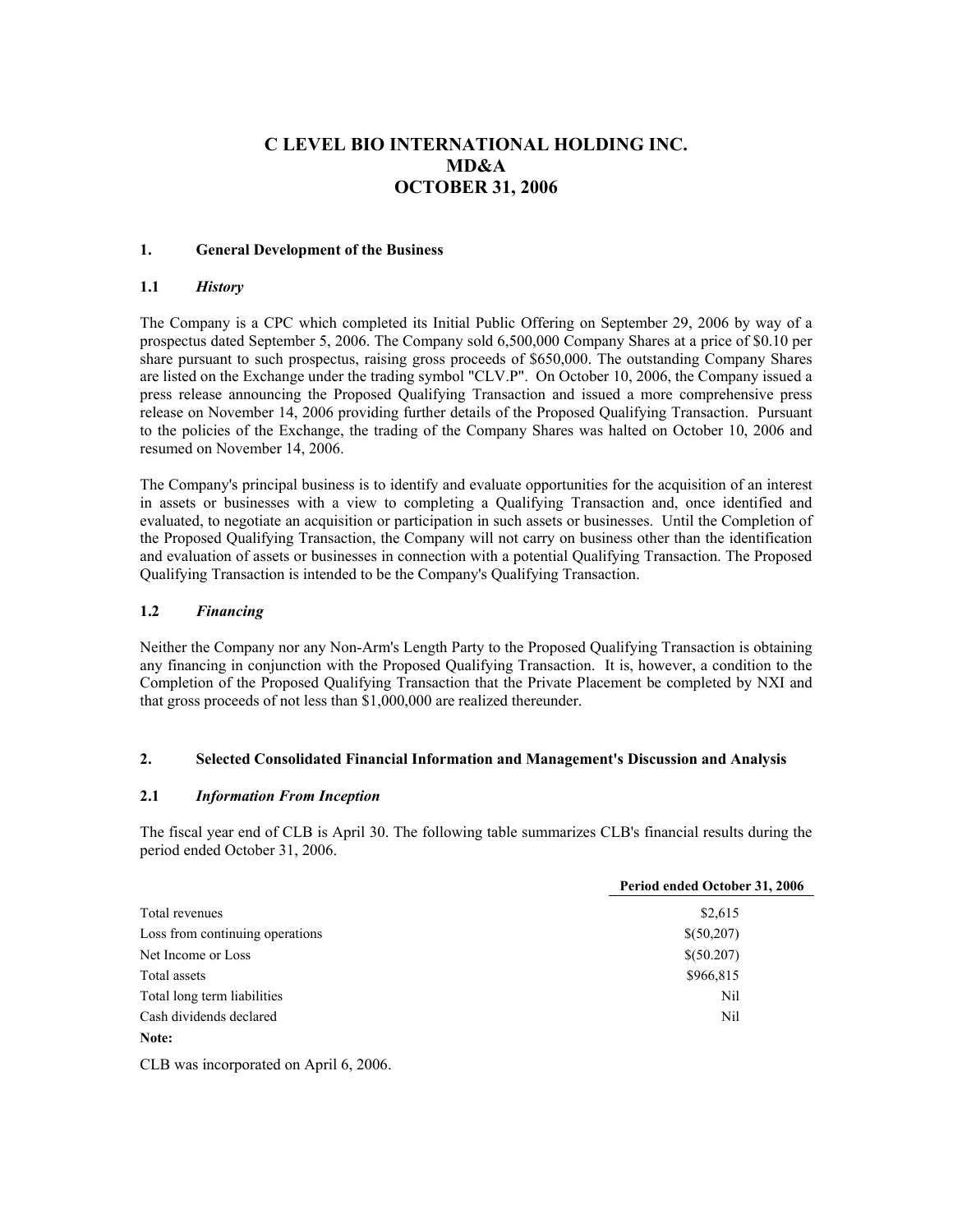# **2.2** *Management's Discussion and Analysis*

#### *Overview*

This management's discussion and analysis ("**MD&A**") provides analysis of CLB's financial results for the six month period ended October 31, 2006. The following information should be read in conjunction with the unaudited consolidated financial statements of CLB for the period ended October 31, 2006 (and the notes thereto).

All statements in this MD&A, other than statements of historical fact, that address future acquisitions and events or developments that CLB expects to occur, are forward-looking statements. Although CLB believes the expectations expressed in such forward-looking statements are based on reasonable assumptions, such statements are not guarantees of future performance and actual results or developments may differ materially from those in the forward-looking statements. Factors that could cause actual results to differ materially from those in forward-looking statements include industry-related risks, regulatory approvals, continued availability of capital and financing and general economic, market or business conditions.

#### *Liquidity and Capital Resources*

In order to provide the Company with a minimum of funds with which to identify and evaluate businesses or assets with a view of completing a Qualifying Transaction, the Company issued 10,000,000 Company Shares to its founders at a price of \$0.05 per share for gross proceeds of \$500,000. Subsequently, the Company closed its initial public offering on September 29, 2006 with an issue of 6,500,000 Company Shares at a price of \$0.10 per share for gross proceeds of \$650,000. C Level commenced trading on the TSX Venture Exchange on October 2, 2006 under the trading symbol "CLV.P".

The Company has not incurred costs other than those related to the inception of the Company, the issuance of shares and the listing on the TSX Venture Exchange. The costs paid or accrued as at October 31, 2006, include the following: audit and book keeping fees, legal fees and filing fees. The total costs related to the initial public offering were \$45,367 and there is \$964,200 being held in the bank.

#### *Off Balance Sheet Arrangements*

As at October 31, 2006, CLB had no off balance sheet arrangements such as guaranteed contracts, contingent interests in assets transferred to an entity, derivative instrument obligations or any instruments that could trigger financing, market or credit risk to CLB.

#### *Transactions with Related Parties*

The following related party transactions occurred in the normal course of business and are measured at the exchange amount:

- 1. Three shareholders of and one of the directors of the Company are partners of the law firm acting as legal counselors with regard to the public offering and the qualifying transaction;
- 2. Issuance costs include \$80,369 of fees for services rendered by the law firm; and
- 3. As at October 31, 2006, the accounts payable and professional fees include an amount of \$33,030 by a company held by a shareholder.

#### *Disclosure of Outstanding Share Data*

For information regarding outstanding share capital of CLB, please see Note 3 of the unaudited financial statements of CLB for the period ended October 31, 2006.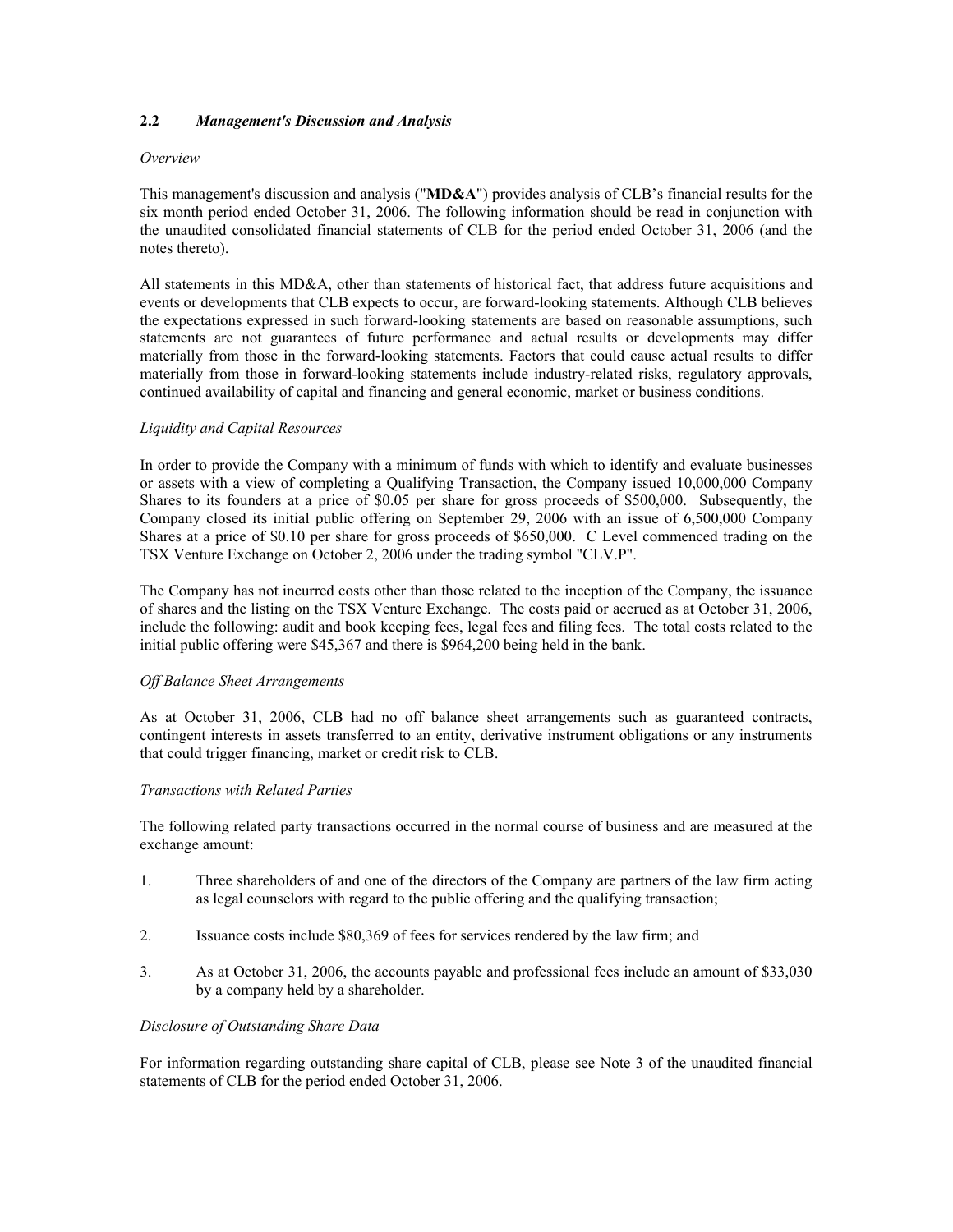# *Critical Accounting Estimates*

For information regarding critical accounting estimates used by CLB, please see Note 2 of the audited financial statements of CLB for the period ended October 31, 2006.

#### *Changes in Accounting Policies including initial Adoption*

CLB adopted the recommendations of the Canadian Institute of Chartered Accountants Handbook Section 3870, "Stock-based Compensation and Other Stock-based payments" which recommends the fair valuebased method of accounting for stock-based transactions.

CLB has elected to adopt the fair value method using the Black-Scholes model for all stock-based payments made to both employees and non-employees on a prospective basis and are recorded in operations over their vesting periods.

# *Financial Instruments and Other Instruments*

CLB's financial instruments consist of cash and cash equivalents, accounts and other receivables, accounts payable, mortgages and convertible debentures payable.

Management does not believe these financial instruments expose CLB to any significant interest, currency or credit risks arising from these financial instruments. The fair market values of cash and cash equivalents, accounts and other receivables, investments, accounts payable, mortgages, master installment payment agreements, convertible notes payable and debentures payable approximate their carrying values.

#### *Business Risks*

The Company was only recently incorporated and has no active business or assets other than cash. It does not have a history of earnings, nor has it paid any dividends and will not generate earnings or pay dividends until at least after the Completion of the Proposed Qualifying Transaction and may never pay dividends. The directors and officers of the Company will only devote part of their time and attention to the affairs of the Company and there are potential conflicts of interests to which some of the directors and officers of the Company will be subject in connection with the operations of the Company.

C Level has only limited funds with which to identify and evaluate possible Qualifying Transactions and there can be no assurance that the Company will be able to identify or complete a suitable Qualifying Transaction. Until Completion of the Proposed Qualifying Transaction, the Company will not carry on any business other than the identification and evaluation of assets or businesses with a view to completing a Qualifying Transaction.

#### *Subsequent Events*

1. Pursuant to a letter of intent dated October 10, 2006 between the Company and C Level Bio International Holding Inc. ("C Level"), a Capital Pool Company listed on the TSX Venture Exchange, C Level intends to acquire the Company and will issue 70,000,000 common shares in exchange for all of the issued and outstanding shares in the capital of the Company. This transaction will constitute C Level's Qualifying Transaction pursuant to the rules of the TSX Venture Exchange.

As a result of the share exchange, control of C Level will pass to the former shareholders of the Company. Accordingly, this transaction will be accounted for as a reverse takeover of C Level by the Company. The closing of this transaction is subject to several conditions, including but not limited to receipt of all necessary shareholder consents and regulatory approvals; and